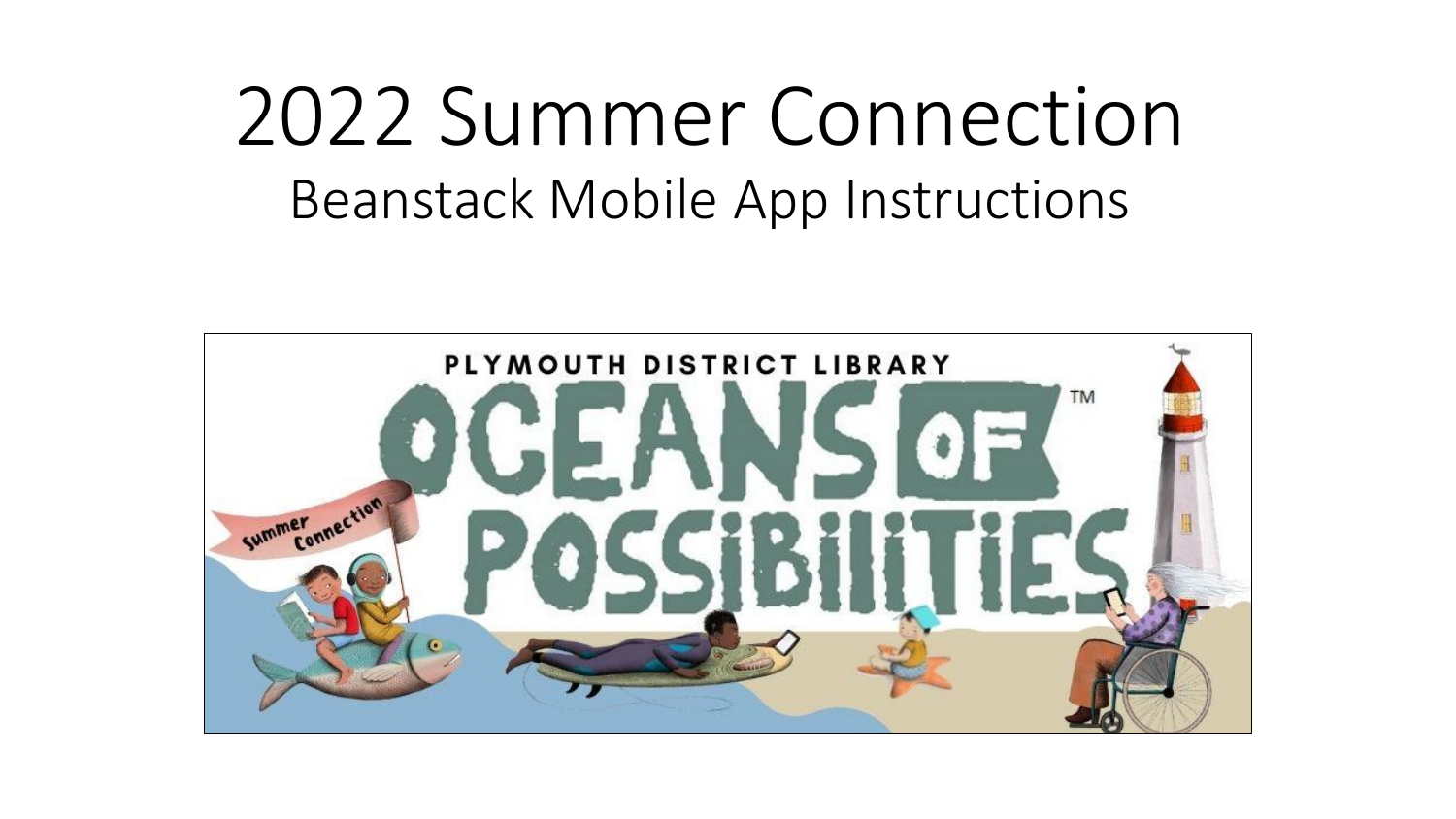

Install the Beanstack app from your app store.

Login with your Beanstack account or create a new one.

Forgot your login? Use the "Forgot password" link or contact us at [summer@plymouthlibrary.org](mailto:summer@plymouthlibrary.org) or 734-453-0750

Search Beanstack for "Plymouth District Library" and choose the resulting (MI) option.

Register as many readers as you like!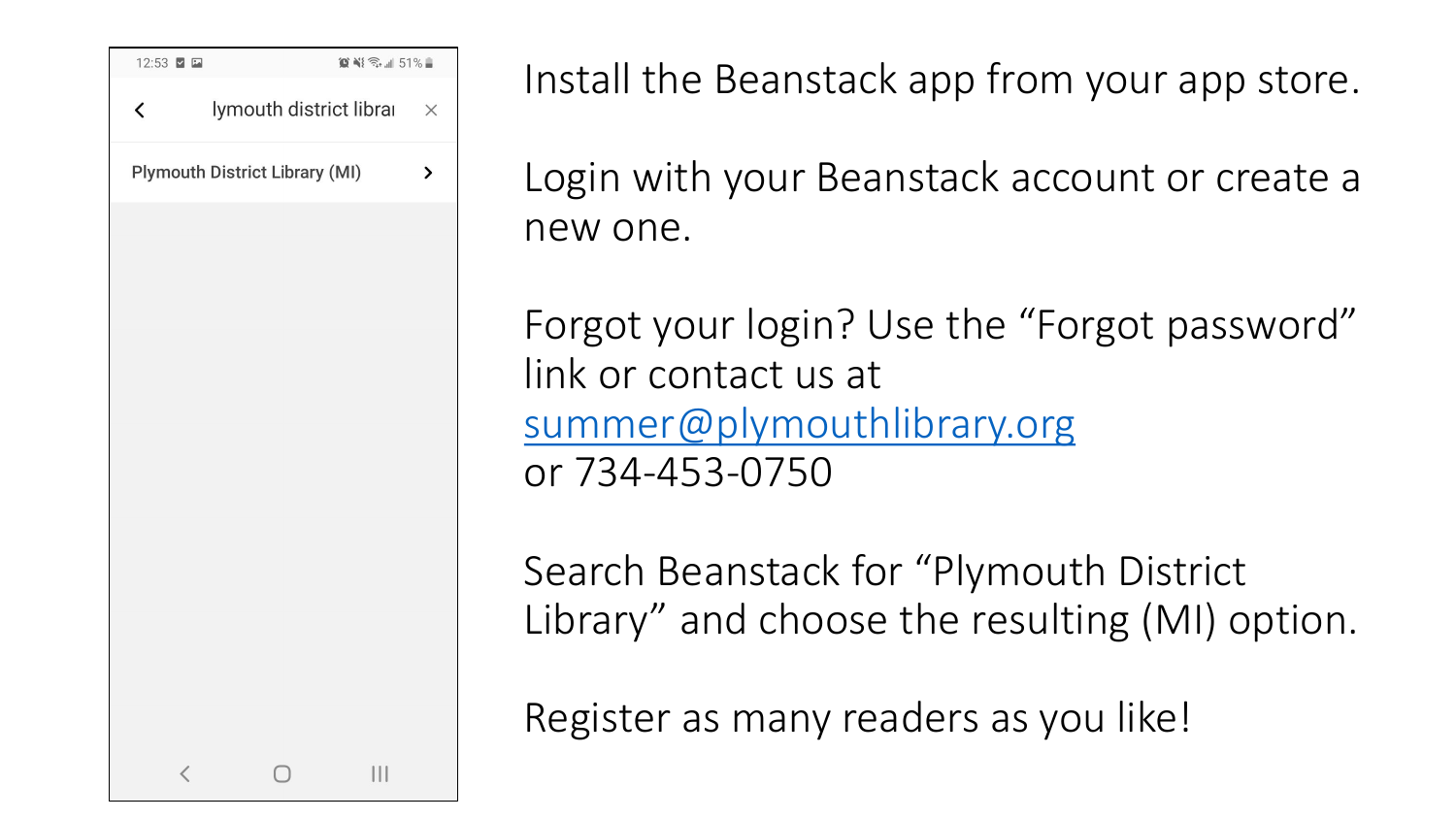

Scroll down to the "Current Challenges" section.

Choose Summer Connection 2022

Only one person in the family needs to register for the Summer Connection challenge. You'll complete activities as a family.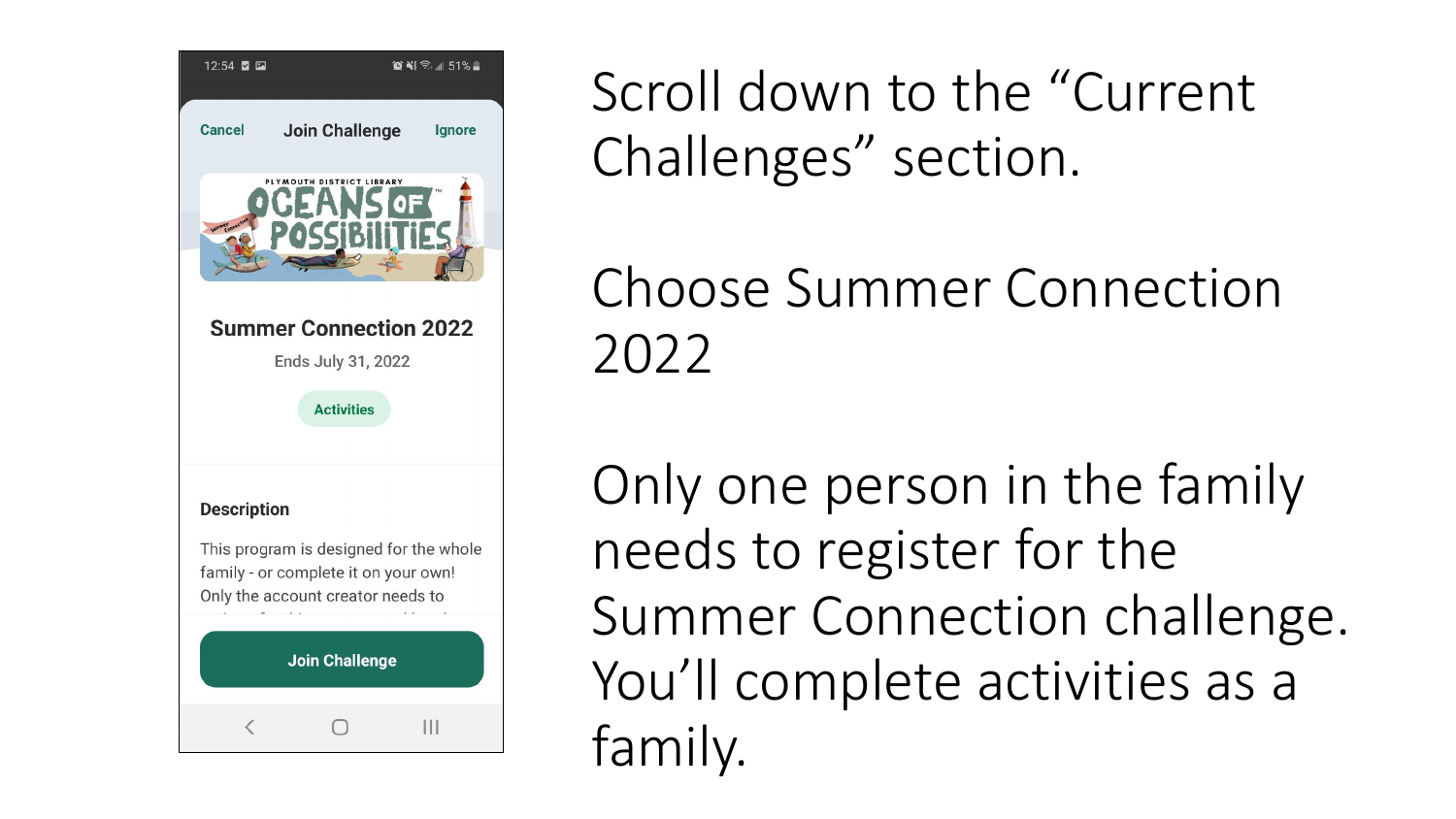

## 2022 Summer Connection

A Family program! Complete at least one activity each week to earn that week's badge.

Complete at least one badge to be eligible for a prize.

We challenge families to have each person in the family complete one activity each week!

We also challenge everyone to earn all 9 badges!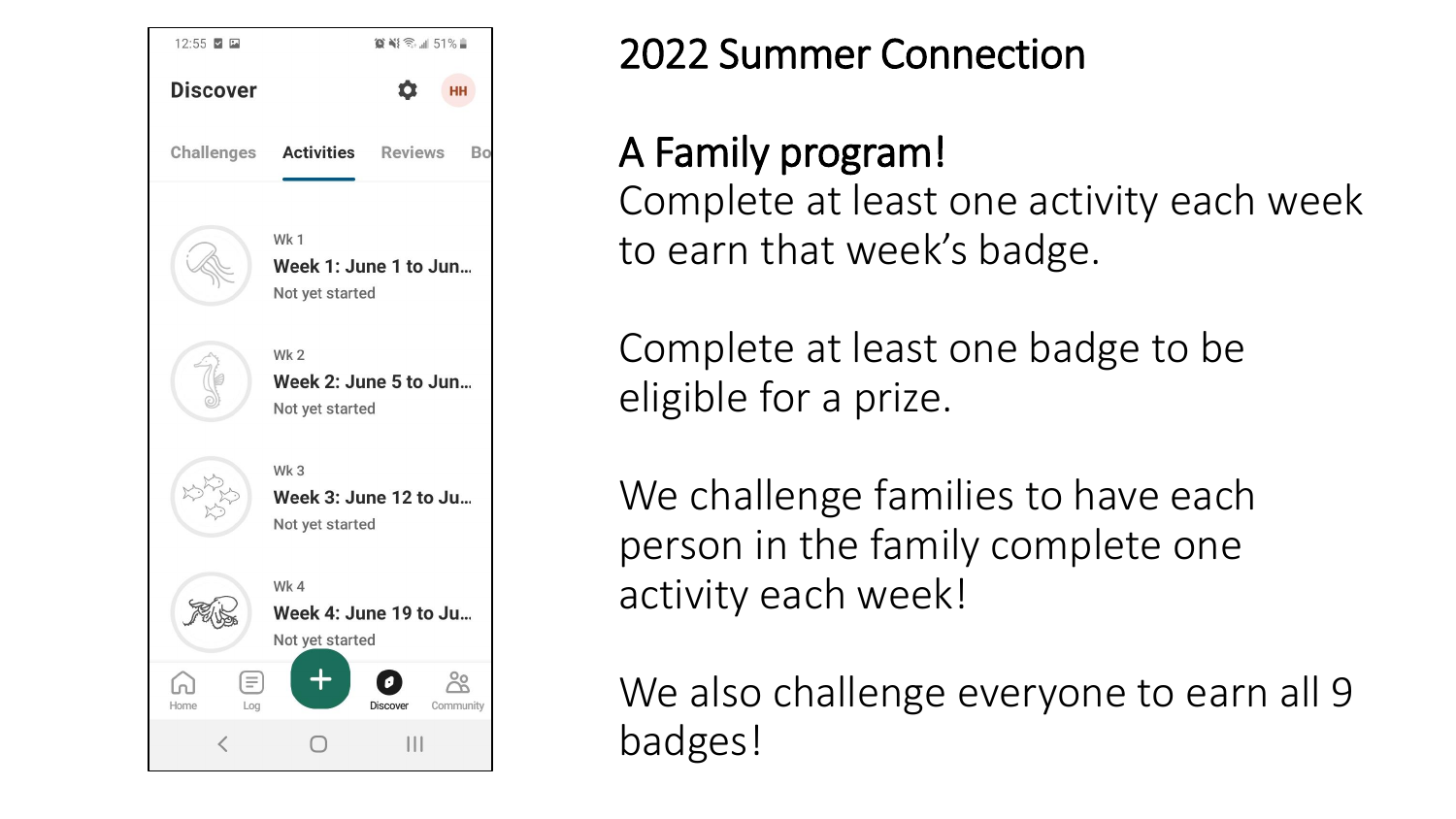



 $\circ$   $\leq$   $\leq$   $\leq$  1 51%

Simply tap the circle next to any activity to complete that activity. A green checkbox will appear. The app will pop up a notification that you have earned that badge.

Tap the left arrow at the top, left-hand side of the screen to go back.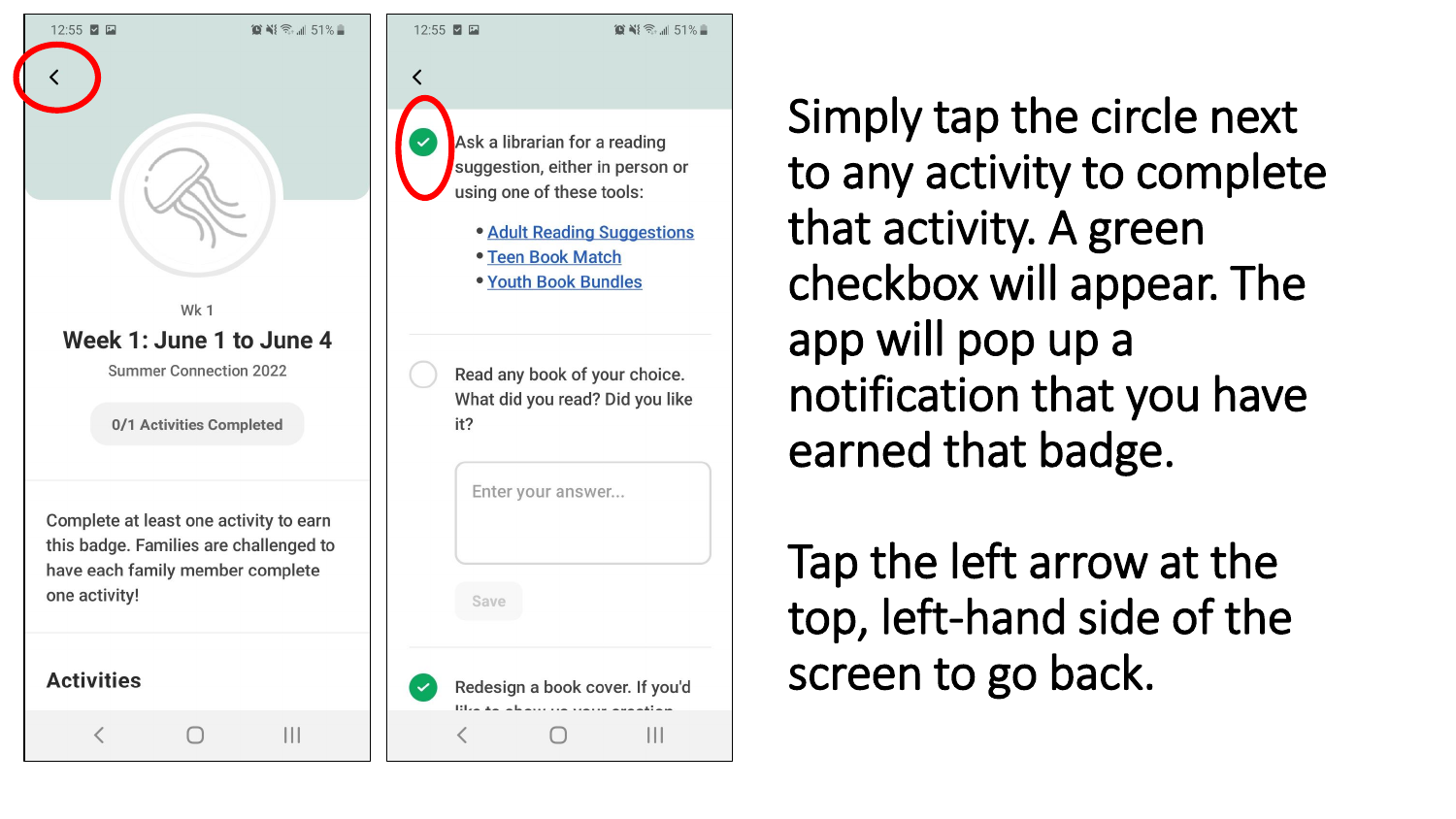

You can look ahead to future weeks to see what activities are listed, but you can't complete them until the date listed.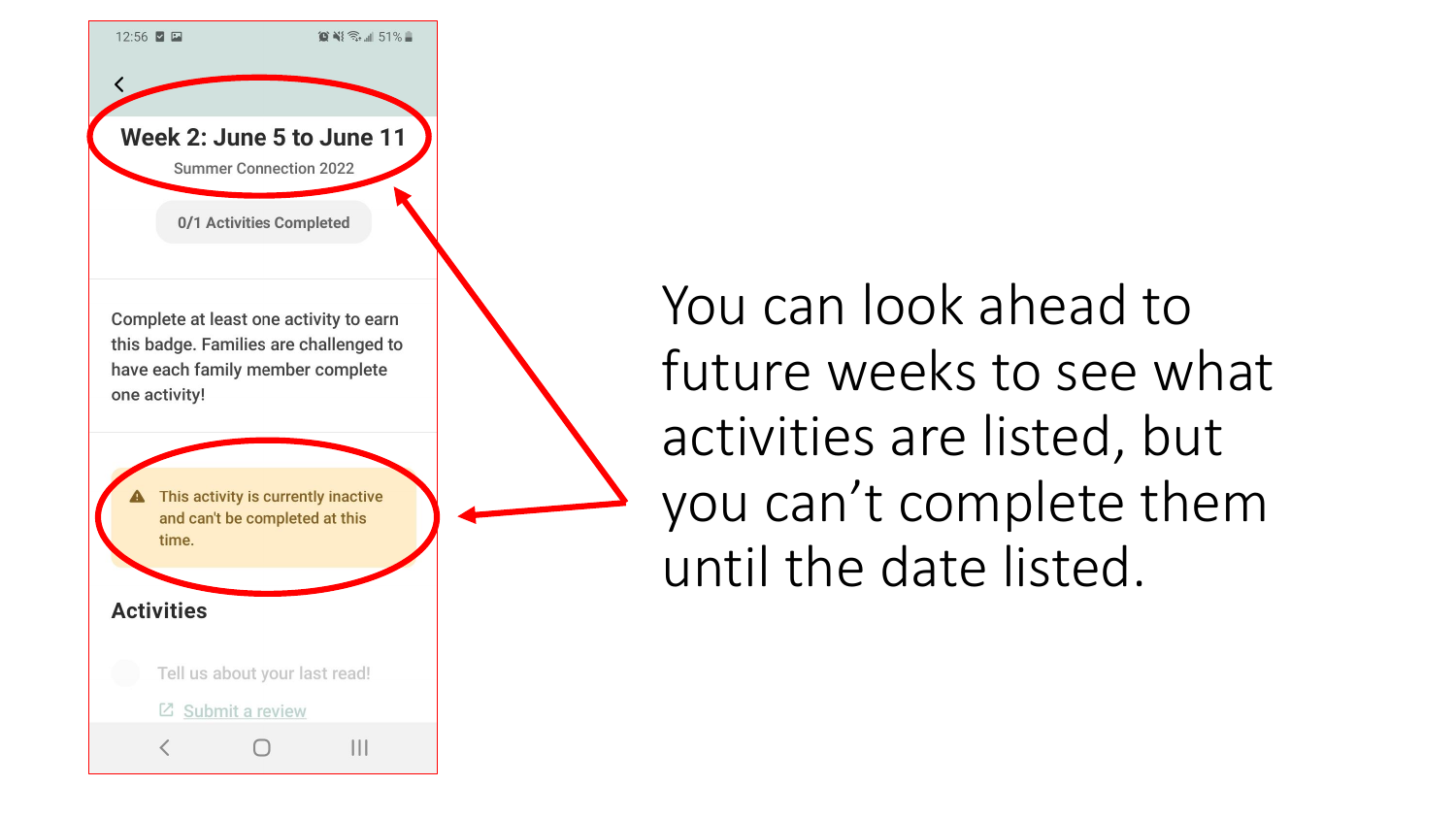

## Important note!

The bottom of each screen has a "Log" button.

Beanstack is an app that keeps track of your reading, year-round.

That button is to add books to your log.

Highly encouraged... **but**...